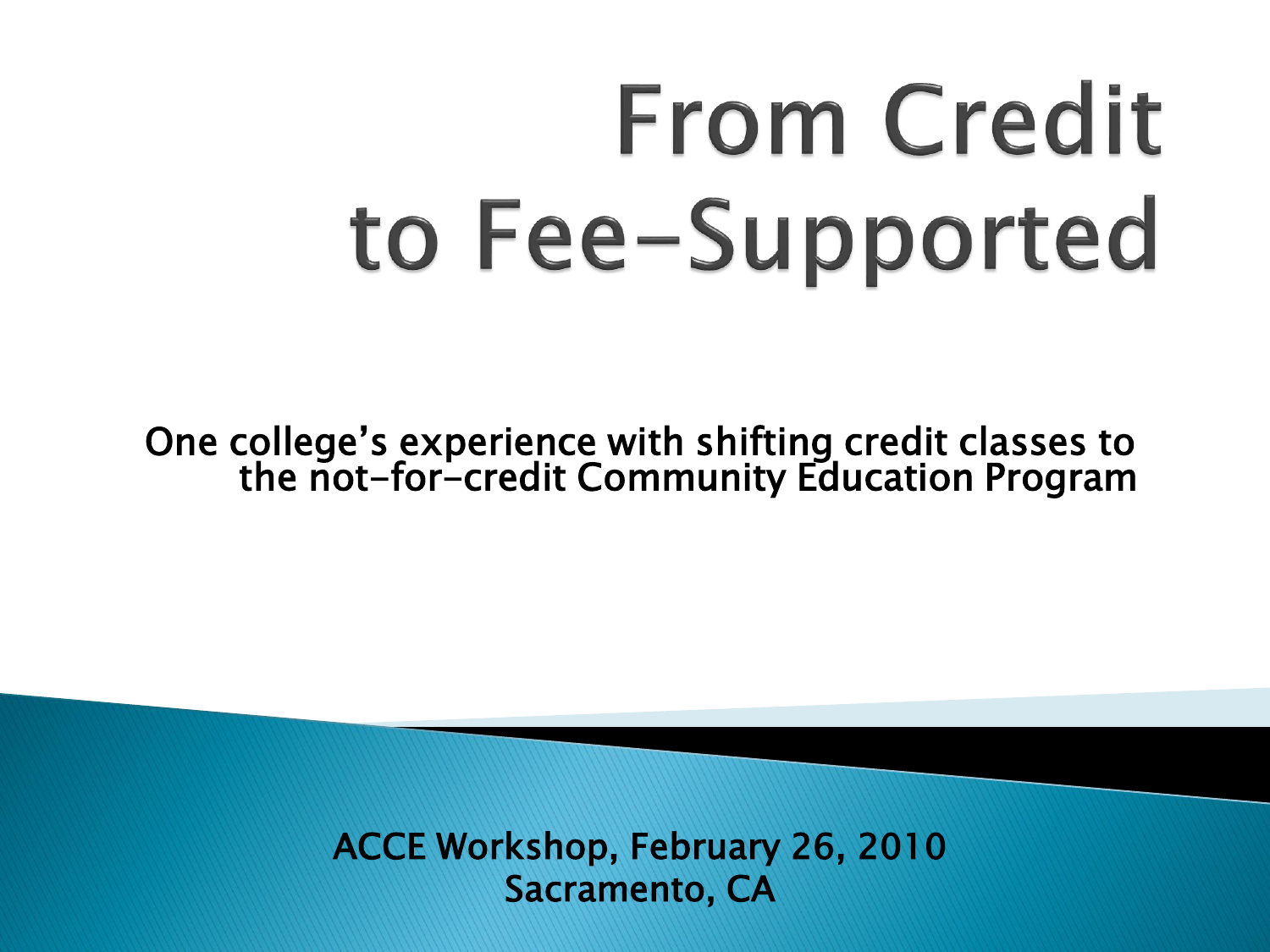#### **Converting Credit to Fee-Supported**

- $\blacktriangleright$  1. Why?
- $\blacktriangleright$  2. How
- ▶ 3. Keys to Success
- ▶ 4. Pros & Cons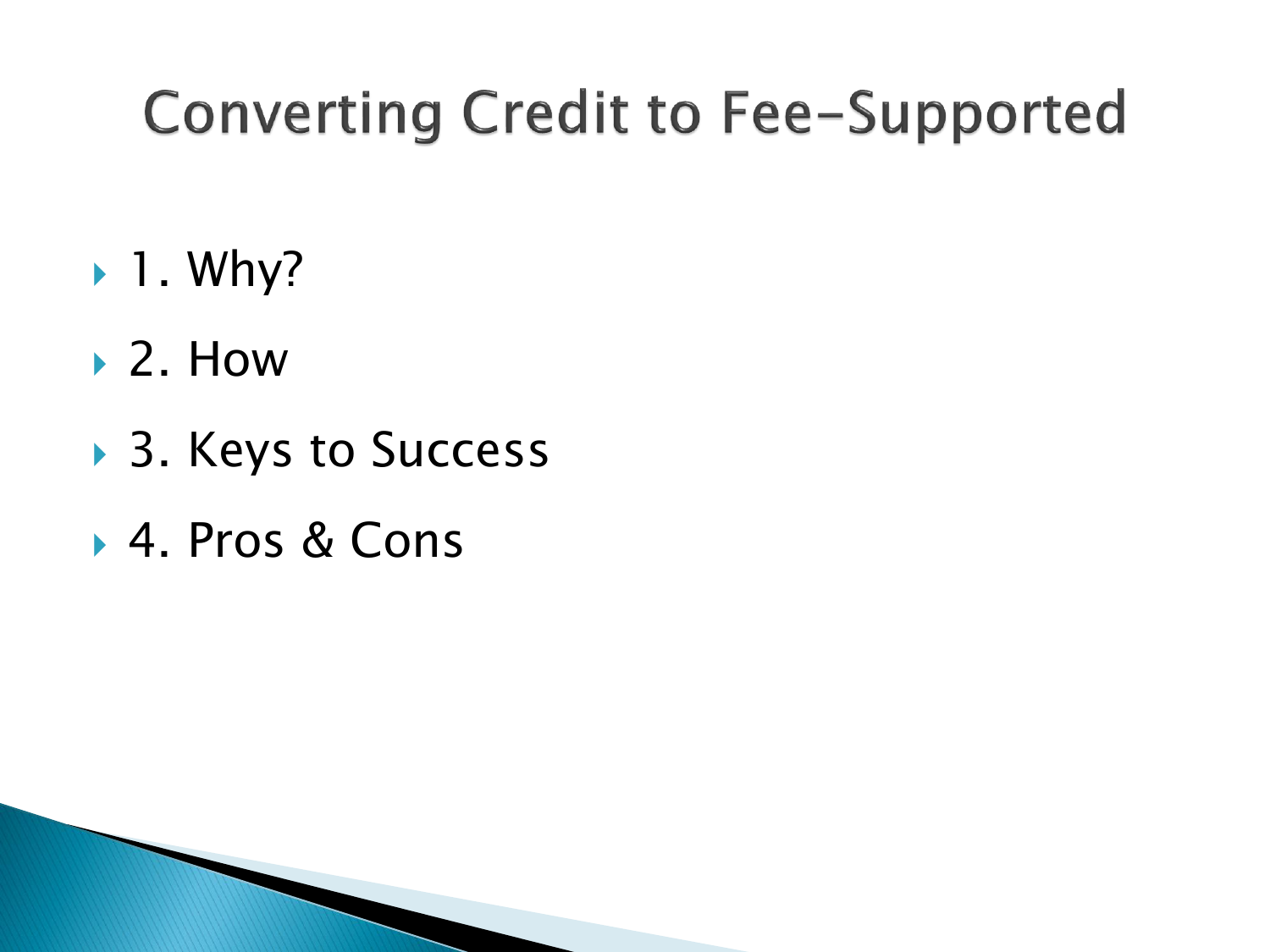## Why?

- Credit class attended by primarily avocational students
- Class has to be cut by credit program because of budget issues
- Class below minimum enrollment required for credit program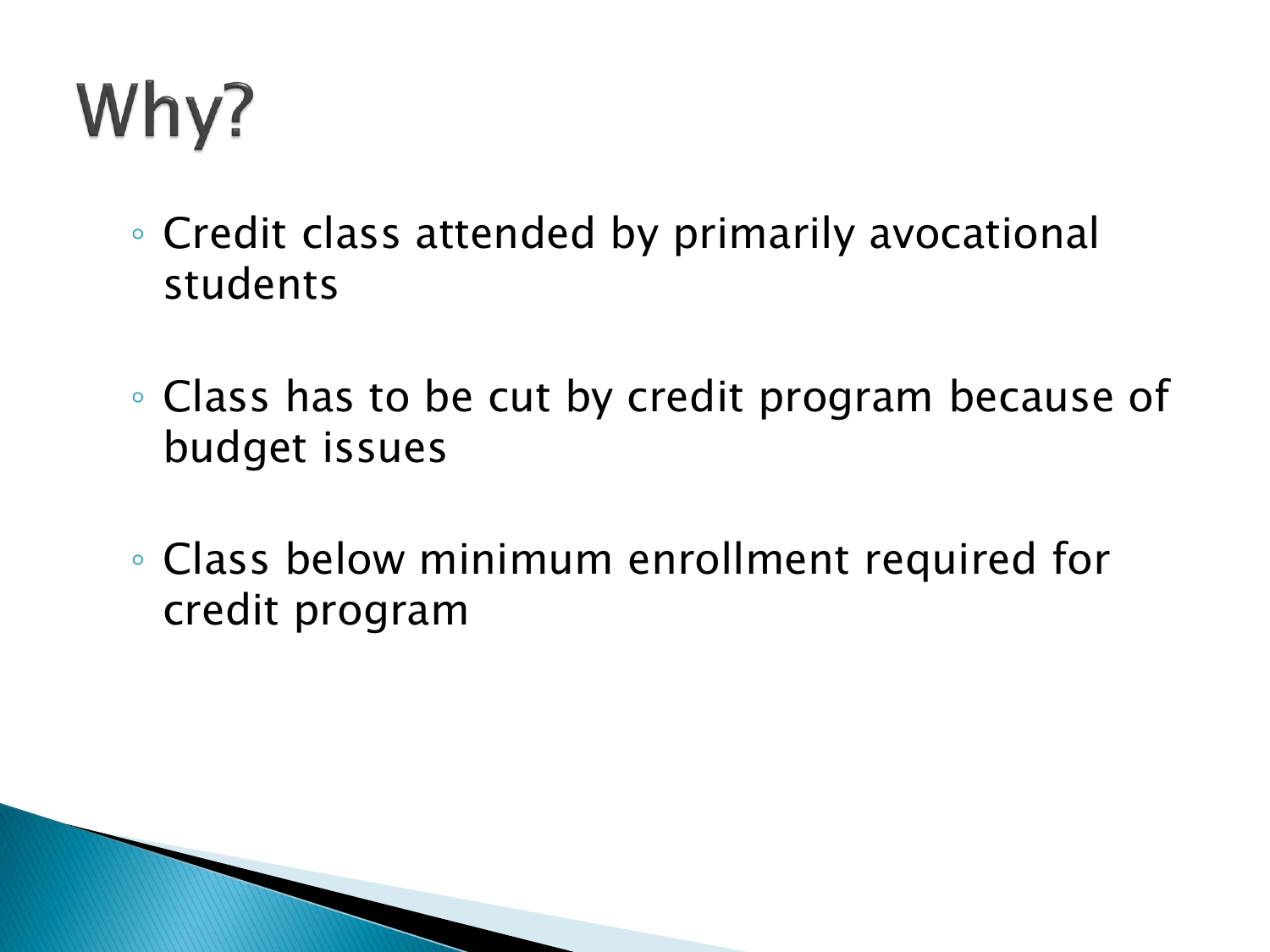### What can Community Ed do for the **Credit Program?**

- 1. Test the market for new courses
- 2. Provide venue for avocational students to continue lifelong learning without taking up critically needed space in credit classes
- 3. Provide employment for excellent instructors whose classes/programs have been cut because of the budget
- 4. Meet community needs that cannot be met by credit program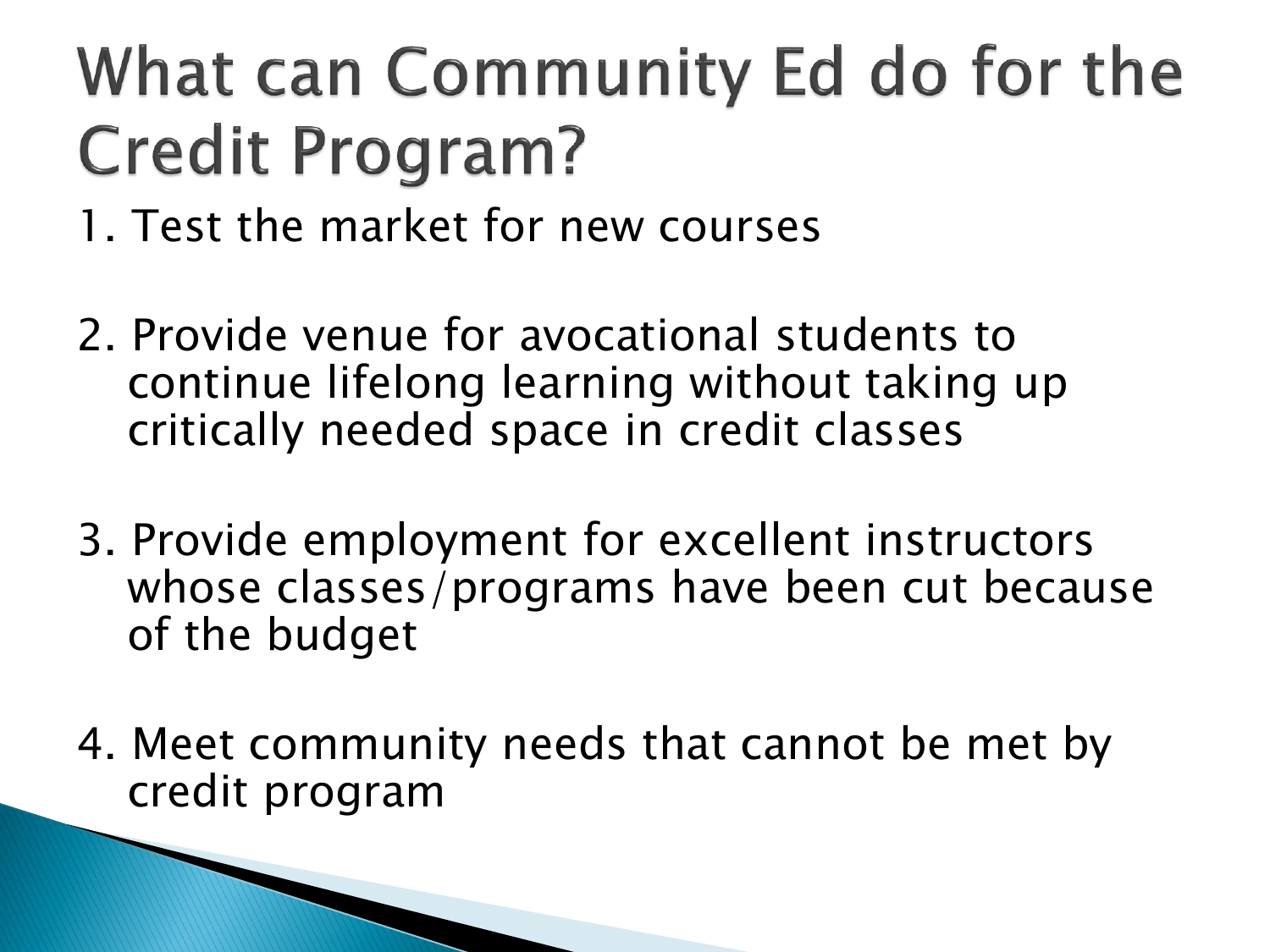

- How to determine class format: short course or full semester?
- How to determine what to charge (covering direct & indirect costs)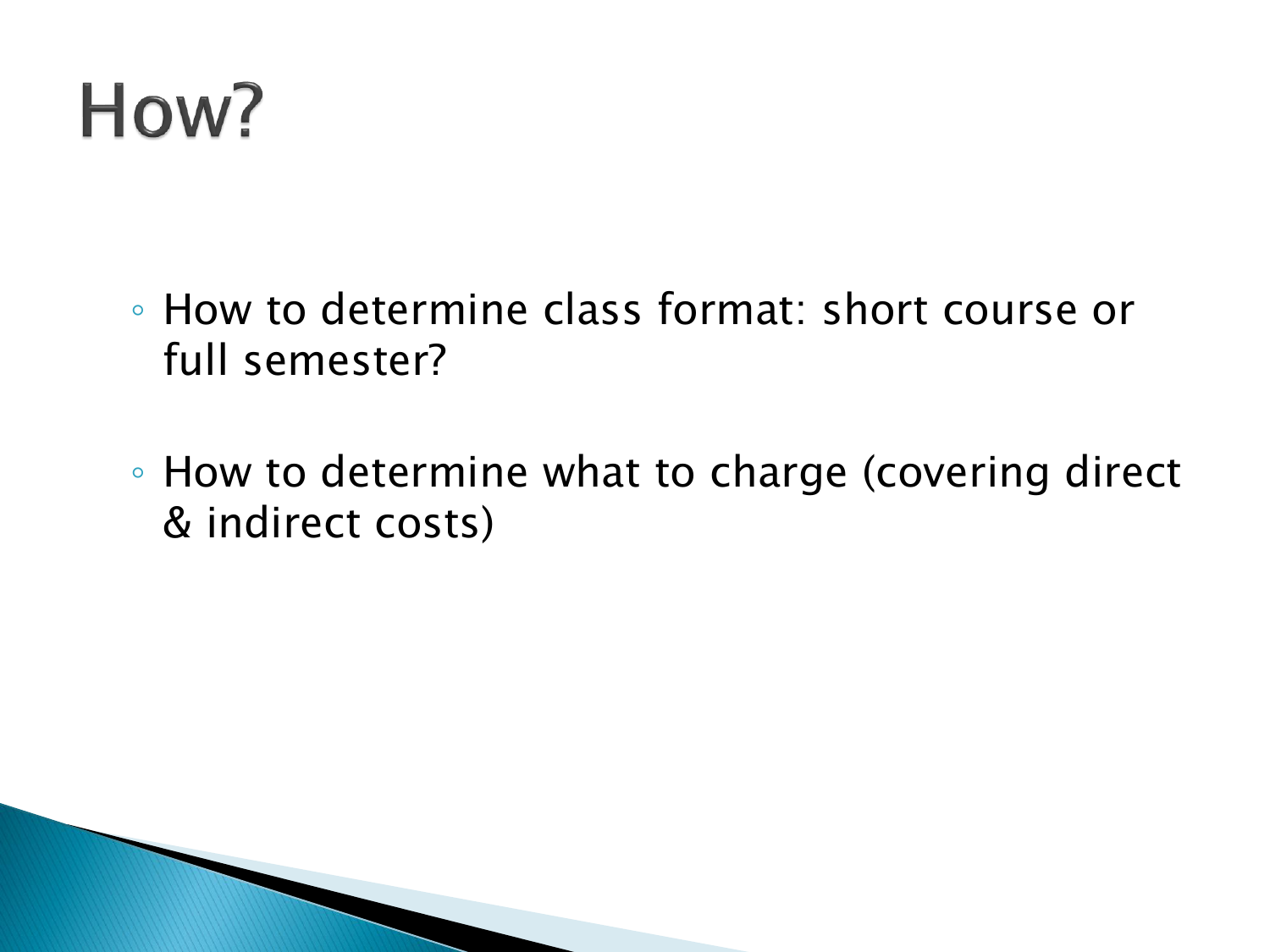### How to figure the Costs of the Class

- ▶ What are the Direct Costs for a specific class:
- ▶ 1. Instructor's Salary
- ▶ 2. Student supply costs
- ▶ 3. Facility costs (on campus or off)
- ▶ 4. "Use" fees (i.e. for computer lab, cooking lab, etc)
- $\blacktriangleright$ ▶ What are the Indirect Costs that need to be charged to the class:
- ▶ 1. Printing/postage costs for Bulletin
- ▶ 2. Any other "promotional" charges
- ▶ 3. Community Education staff charges
- ▶ 4. District overhead (lights, heat, office space, etc)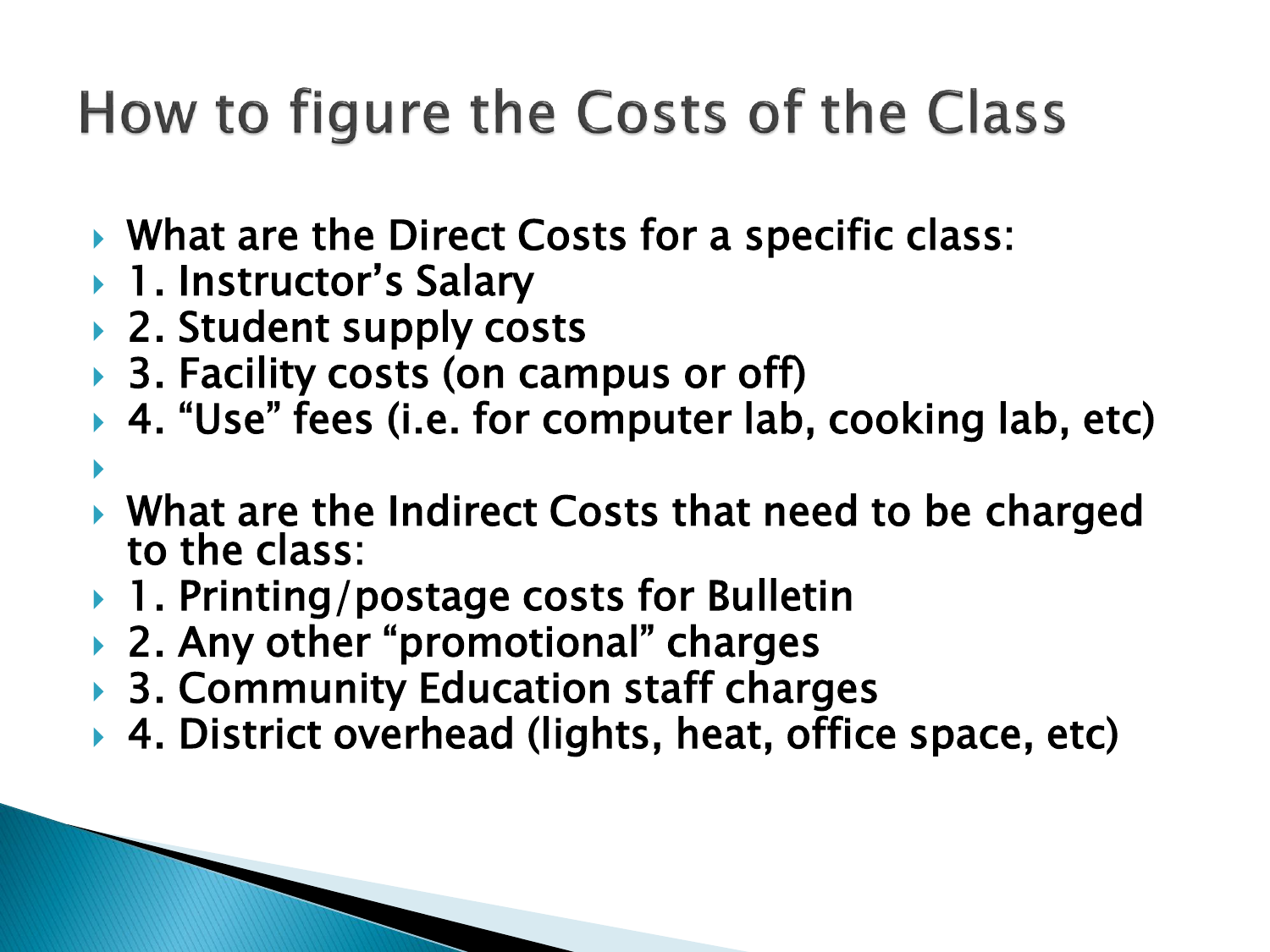## **BAR Smog Technician Update**

- Moved to CE program in Fall 2009
- ▶ 2 sections offered
- 41 students enrolled
- **► 18 hour class**
- Student fee: \$191
- Gross income: \$7,831.00
- ▶ Direct costs: \$4,906.63
- **Indirect costs:** \$2,584.23
- Additional income above costs: \$340.14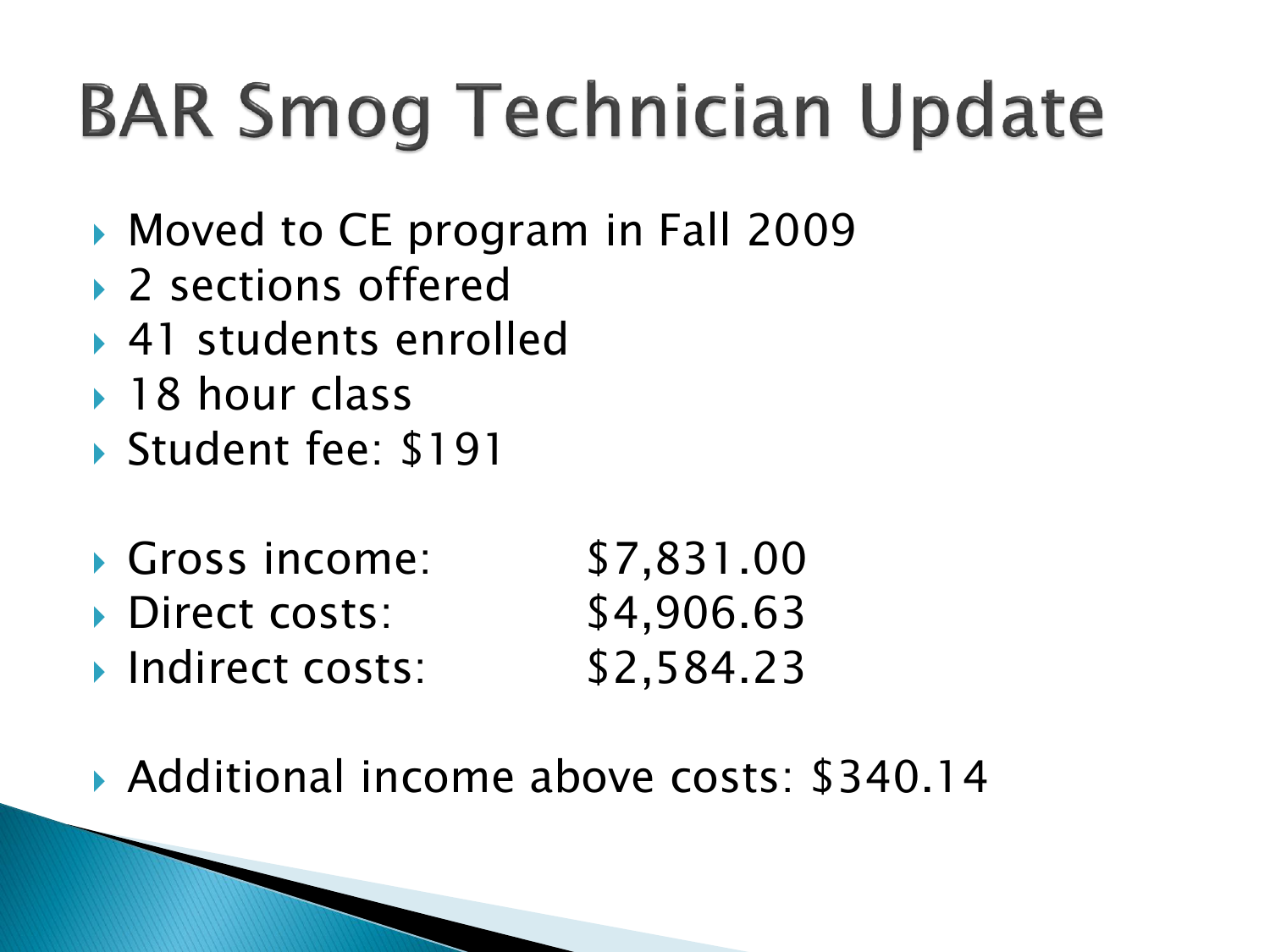## **Balkan Dance**

- Moved to CE program in Fall 2009
- ▶ 1 section offered
- ▶ 65 students enrolled
- **→ 32 hour class**
- Student fee: \$49
- Gross income: \$3,185.00
- ▶ Direct costs: \$1,904.00
- **Indirect costs:** \$1,130.25
- ▶ Additional income above costs: \$150.75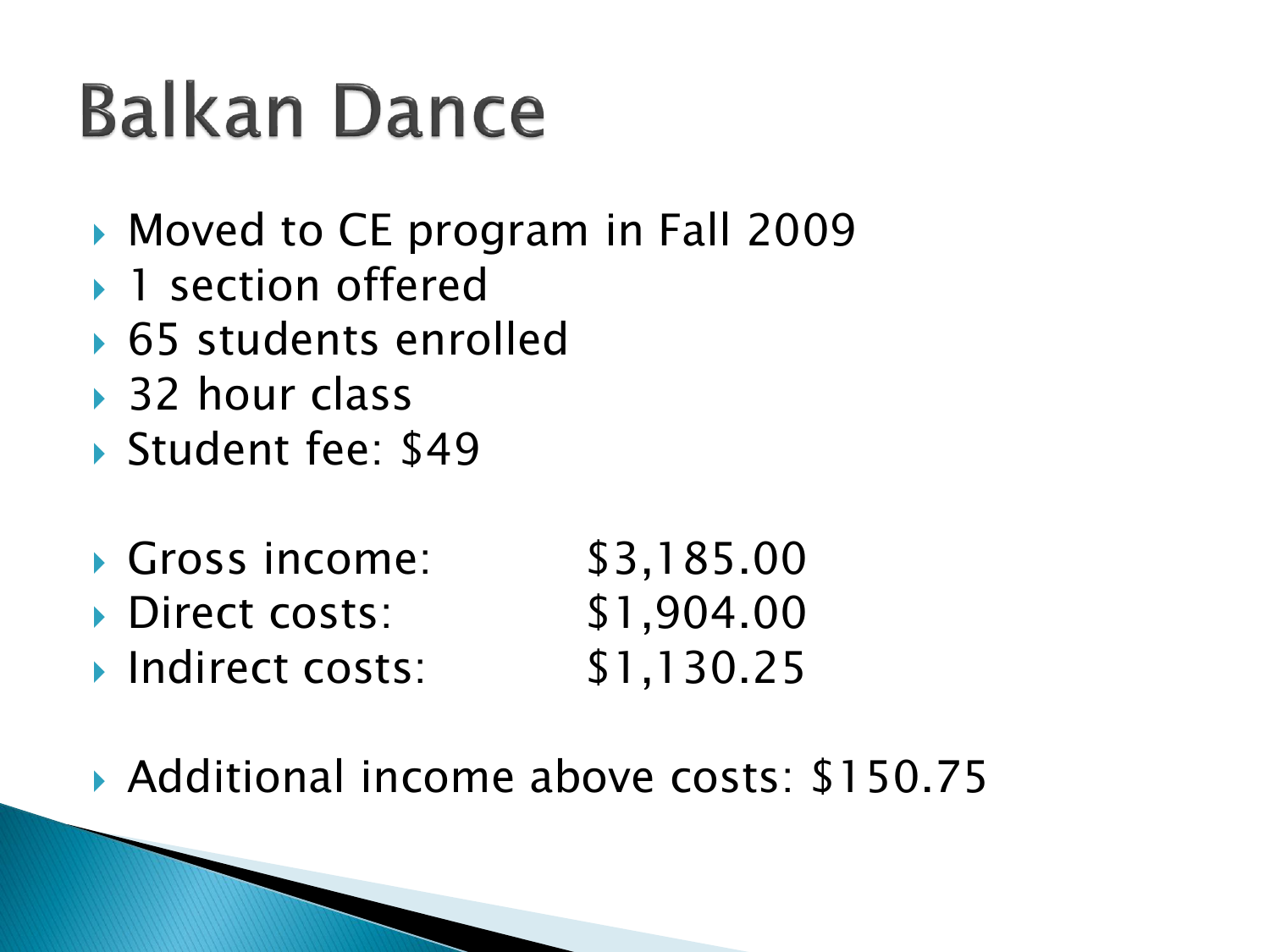## The Joy of Singing

- Moved to CE program in Fall 2009
- ▶ 1 section offered
- ▶ 30 students enrolled
- 26 hour class
- ▶ Student fee: \$158 (hours & fee increased in Sp10)
- Gross income: \$4,740.00
- ▶ Direct costs: \$2,762.16
- **Indirect costs: \$1,488.51**
- ▶ Additional income above costs: \$489.33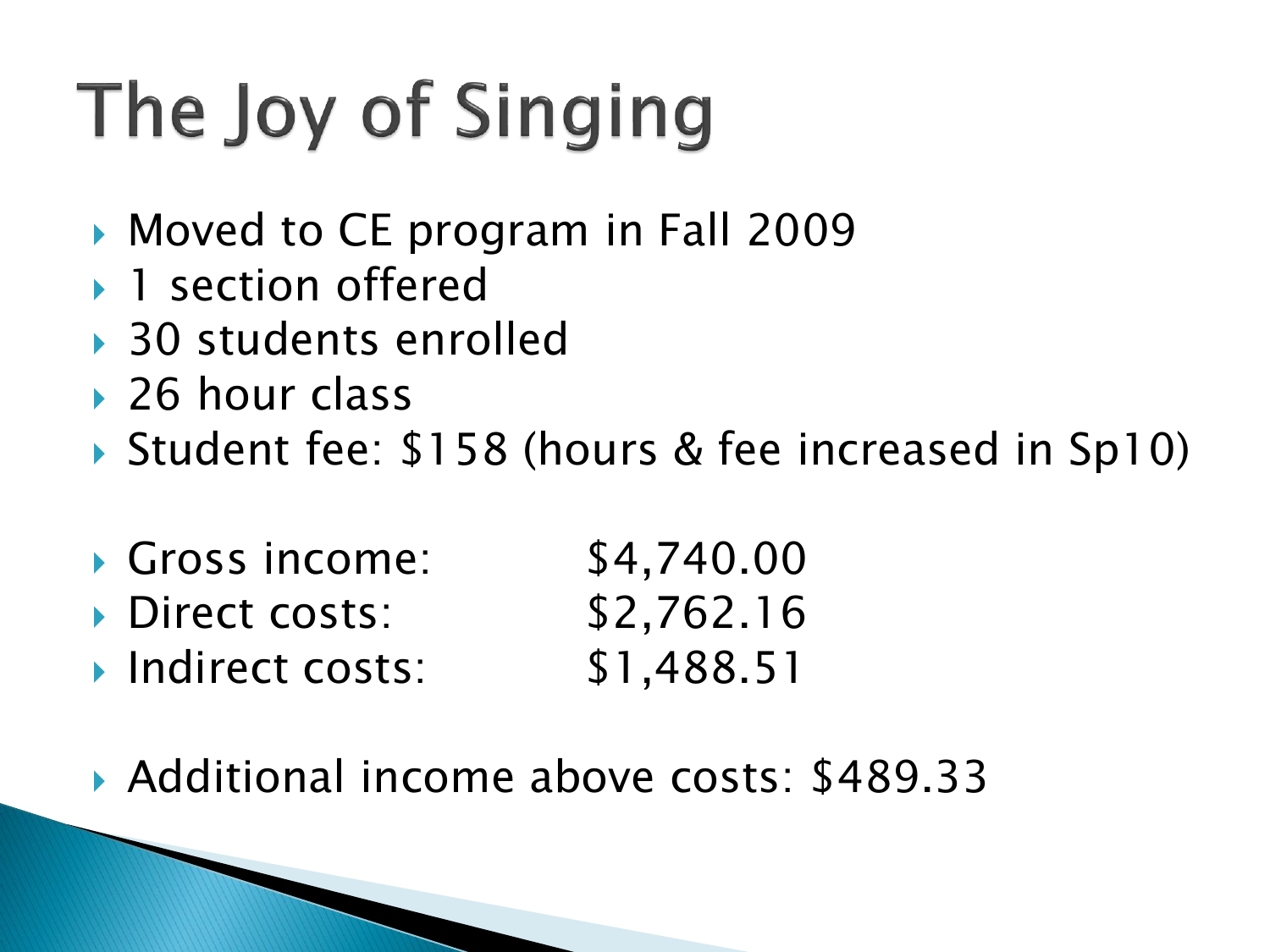## The SRJC Model for Class Costs

- $\triangleright$  Total class costs=
- $\triangleright$  Direct costs + Indirect costs  $\times$  25% overhead

- $\rightarrow$  Per student fee=
- $\triangleright$  Total class costs/minimum # of students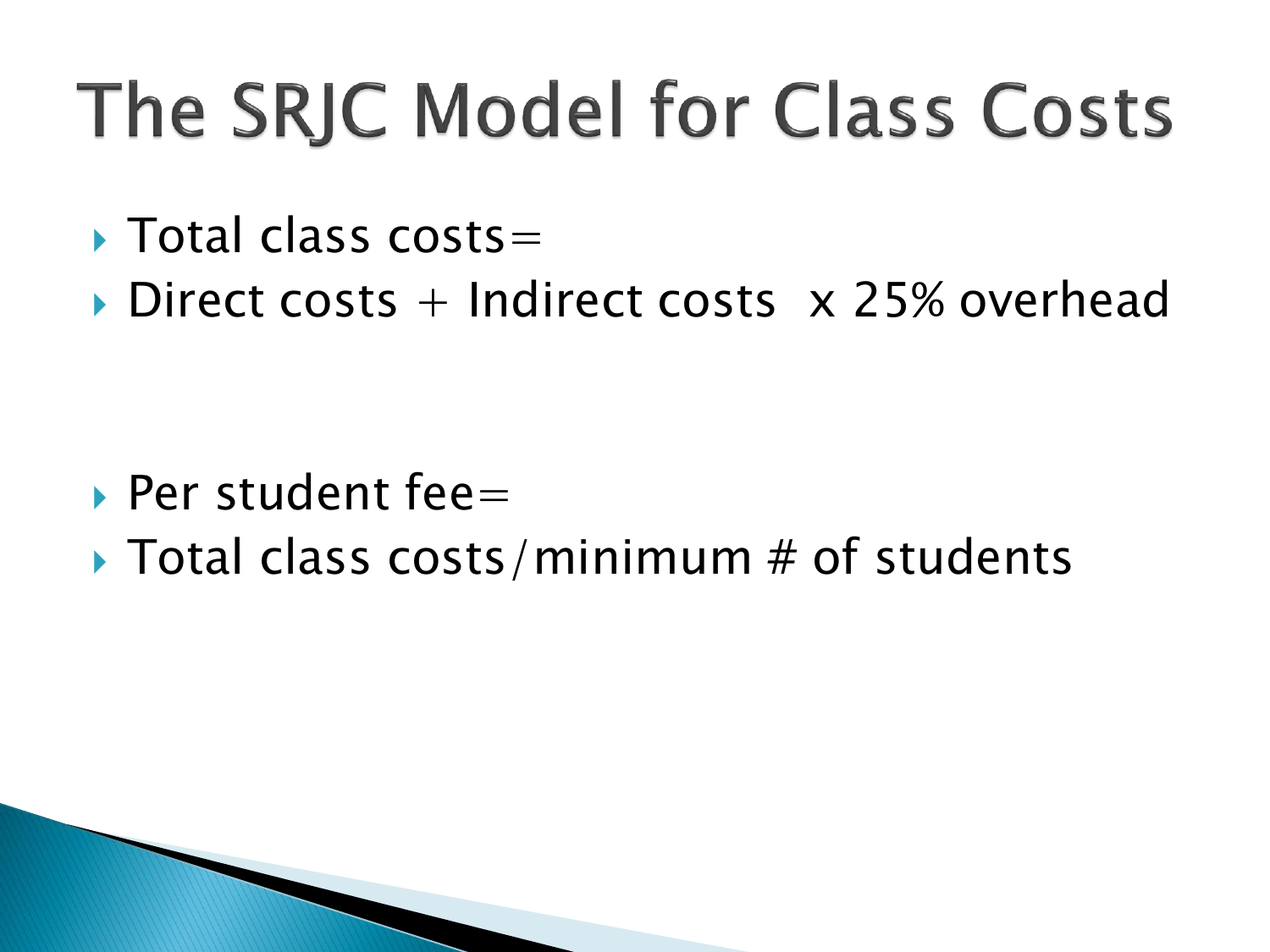## **SRJC Course Fee Worksheet**

|    | A                                                            | в      | с                                                                                                                               |
|----|--------------------------------------------------------------|--------|---------------------------------------------------------------------------------------------------------------------------------|
| 2  | <b>SRJC Community Education Fee Worksheet</b>                |        |                                                                                                                                 |
| з  | <b>Class Name:</b>                                           |        |                                                                                                                                 |
|    |                                                              |        |                                                                                                                                 |
| 6  | # of class hours: (put in field B5)                          |        |                                                                                                                                 |
|    |                                                              |        |                                                                                                                                 |
|    | <b>Instructor's Salary</b>                                   |        | put whatever the instructor wants here                                                                                          |
| 8  | Facility Use Fee (\$1/per class hour)                        |        | 0.00 calculated field to charge \$1 for the hours you enter in<br>field B5                                                      |
| a  | Bulletin Charge (currently \$254)                            | 254.00 |                                                                                                                                 |
| 10 | CE Staff Charge (currently \$80)                             | 80.00  |                                                                                                                                 |
| 11 | Disability Res. Fee (50¢ per student)                        |        | 7.50 calculated field is set up to charge 50 cents for the<br>number of students in B15                                         |
| 12 | CE Overhead: formula-25% of gross (less<br>materials)        |        | 114 this is set up as a calculated field to add up lines B7<br>through B11, multiply it by 3325 to give you 25% of<br>the gross |
| 13 | Parking permit for instructor (\$4 x # of class<br>sessions) |        |                                                                                                                                 |
| 14 | <b>Class Costs</b>                                           | 455.05 |                                                                                                                                 |
| 16 | Minimum # of Students                                        |        | 15.00 put any minimum # of students you want here. It is set<br>up to calculate the per student fee in field B16                |
| 16 | <b>Base Cost of Class Per Student</b>                        |        | \$30.34 calculated field to divide total class costs (B14) by the<br>minimum number of students                                 |
| 17 | <b>Add'I materials</b>                                       |        | We add any materials fees here so we don't end up<br>with the District receiving 25% of the materials                           |
| 18 | Computer Use Fee (\$2 per hour per student)                  |        | This fee is only charged if we use one of the District's<br>computer labs                                                       |
| 19 | Final Cost Per Student (rounded up to<br>nearest dollar)     | 30     |                                                                                                                                 |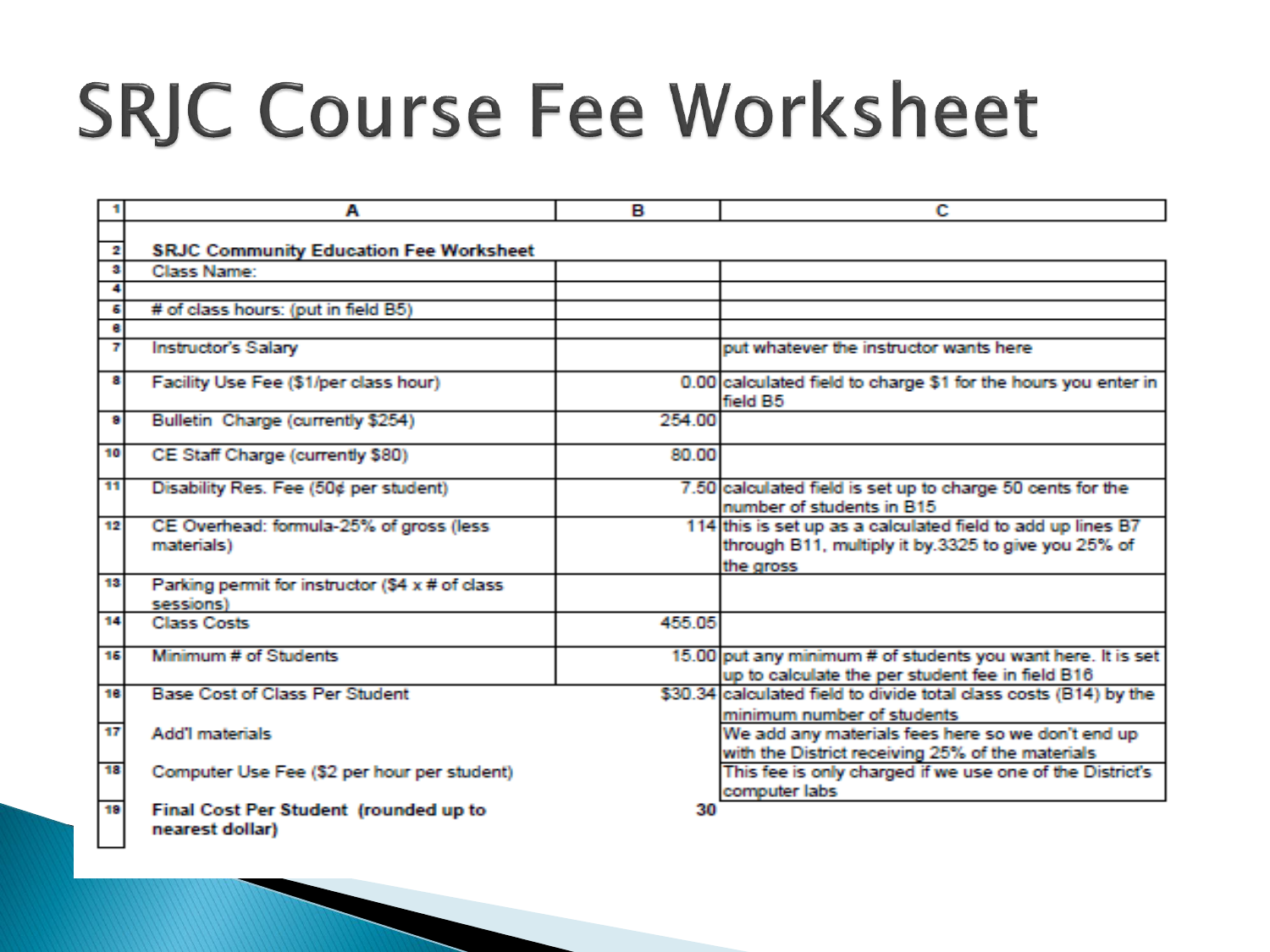## **Keys to Success**

- ▶ 1. Know the market
- ▶ 2. Have an excellent instructor
- ▶ 3. Price the class to sell (and to meet your costs)
- ▶ 4. Promote the class to the target market (and beyond)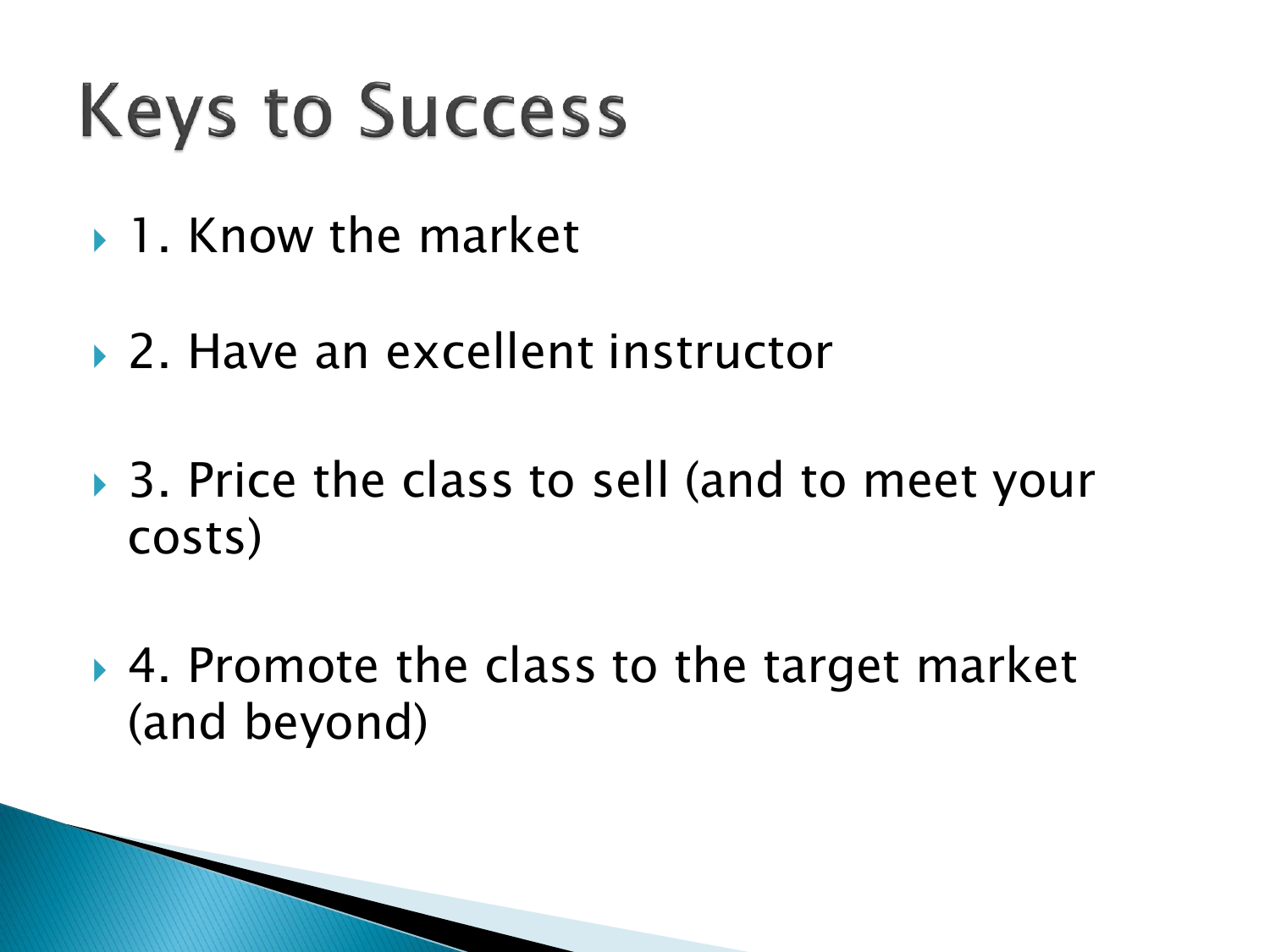## Pros & Cons

- Pros:
	- Continue to serve residents of the district (including the  $BA+$  students who vote)
	- Continue to employ excellent faculty
	- Efficient use of District facilities when credit classes are not being held
	- Generate income for District
- Cons:
	- Classes cost more: are we pricing people out of the market: Will lifelong learning be available only for those who can afford it?
	- Can your college or district afford the program (what are the "hidden" costs)